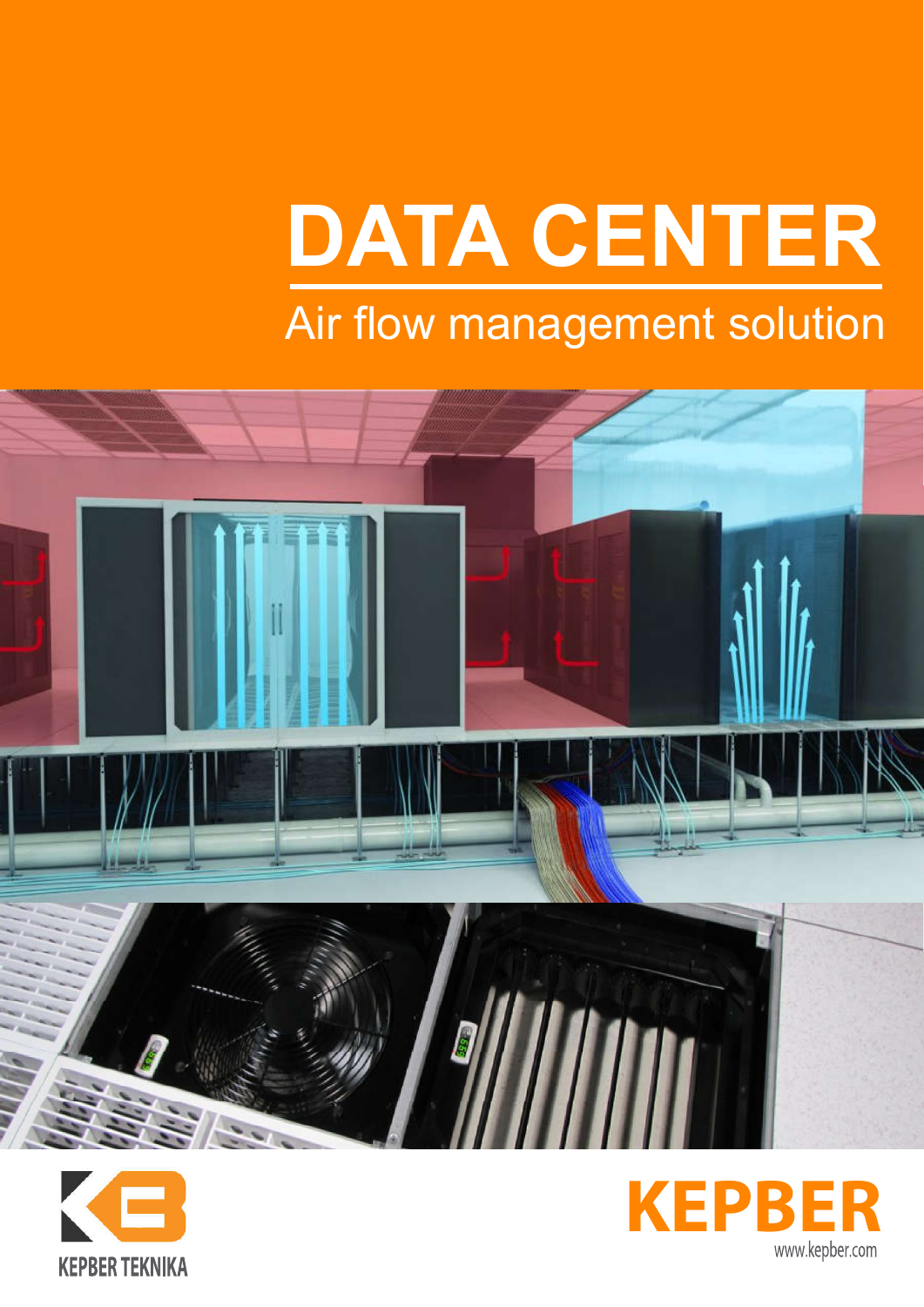(Underfloor Air Conditioning with Temperature Controller)

### **KEPBER**

KE

Air Booster Floor is a flexible for cooling data centers with high-density loads. Integrated within a raised floor and EC fan to increase air flow to front of the rack, it allows the cold air produced by the Air cooling unit to be air flow direction to front of the rack. Air Booster Floor guarantees an efficient operation of the rack units at the design conditions. Variable air flow EC fan air directly to the thermal load of the rack cabinet, provide a real-time response according to the sensor monitoring device installed in cabinets. With the assistance modules, providing the refonn plan for raised access floor. For high-density rack without investing a lot of money for the use of ground facilities renovation. Provide intelligent air flow, matching intelligent and efficient EC fan, Swiss inlet temperature sensor, accurate to the speed 1 rpm. To achieve the most accurate air, In ensuring optional sever operating conditions to maximize energy savings.

#### **Benefits**

- 1. Using energy-saving by EC fans, energy saving 30% and adapted to the seamless installation of raised access floor, suitable for both new and retrofit.
- 2. Supports IT heat load 0 to 22KW.
- 3. Reduce air flow, increased air capacity and energy efficiency.
- 4. Available with 3 way DT-20 temperature sensors, detect highest temperature,control more accurate.
- 5. Easy to setting a temperature for EC fan working ( 3 step/3 program to speed flow ) to increase air flowing.
- 6. Support redundant ( dual ) power supply to protection power fail.
- 7. 2 alarm contact output. (NO/NC)
- 8. High grade material for heavy capacity loading.
- 9. LED monitor control panel to set function.
- 10. PID multiloop control system
- 11. LAN port for web control (option).



#### **Application used.**

When the temperature reaches the set temperature of the rack cabinet, EC fan starts but does not run at full speed. When the sensor detects the temperature reaches the fan's full speed, the fan runs at full speed. In the middle course, fan speed as per the temperature. To achieve the goal of precision air distribution and energy saving. Also, alarm temperature can be set, fire linkage function can be realized.

| <b>Model</b> | Capacity     | Air Volume              | <b>Loading Capacity</b> | <b>Total Power</b> |
|--------------|--------------|-------------------------|-------------------------|--------------------|
| AT-15        | <b>15 KW</b> | 2,650 $m^3/h$           | 1,200 kg/m <sup>2</sup> | 140 W              |
| AT-18        | <b>18 KW</b> | 3,500 m <sup>3</sup> /h | 1,200 kg/m <sup>2</sup> | 180 W              |
| AT-22        | 22 KW        | 4,600 m <sup>3</sup> /h | 1,200 kg/m <sup>2</sup> | 280 W              |

All types can be equipped with Fire linkage template. Dimension [L\*W\*H]: 600x600x230mm Power supply : 220-240 Vac/50 Hz. Material : Steel plate with power coating, Fire resistance Color : Gray Standard used for high 25 cm up. ( FFH / floor to finish high).

Effectively Manage High density Server Racks power fan is designed to provide a blast of cooling through an individual airflow panel. Multiple control options are available to automatically turn on when conditions require additional cooling. Equipped with a variable speed fan drive, the fan can be throttled up or down based on the heat load requirements. This powerful solution is ideal for solving the toughest hot spots in data center. Easy to install, power fan is ideal for retrofit into existing data centers or as part of a new advanced cooling strategy. Power fan is an excellent choice for cooling the most stubb orn hot spots.

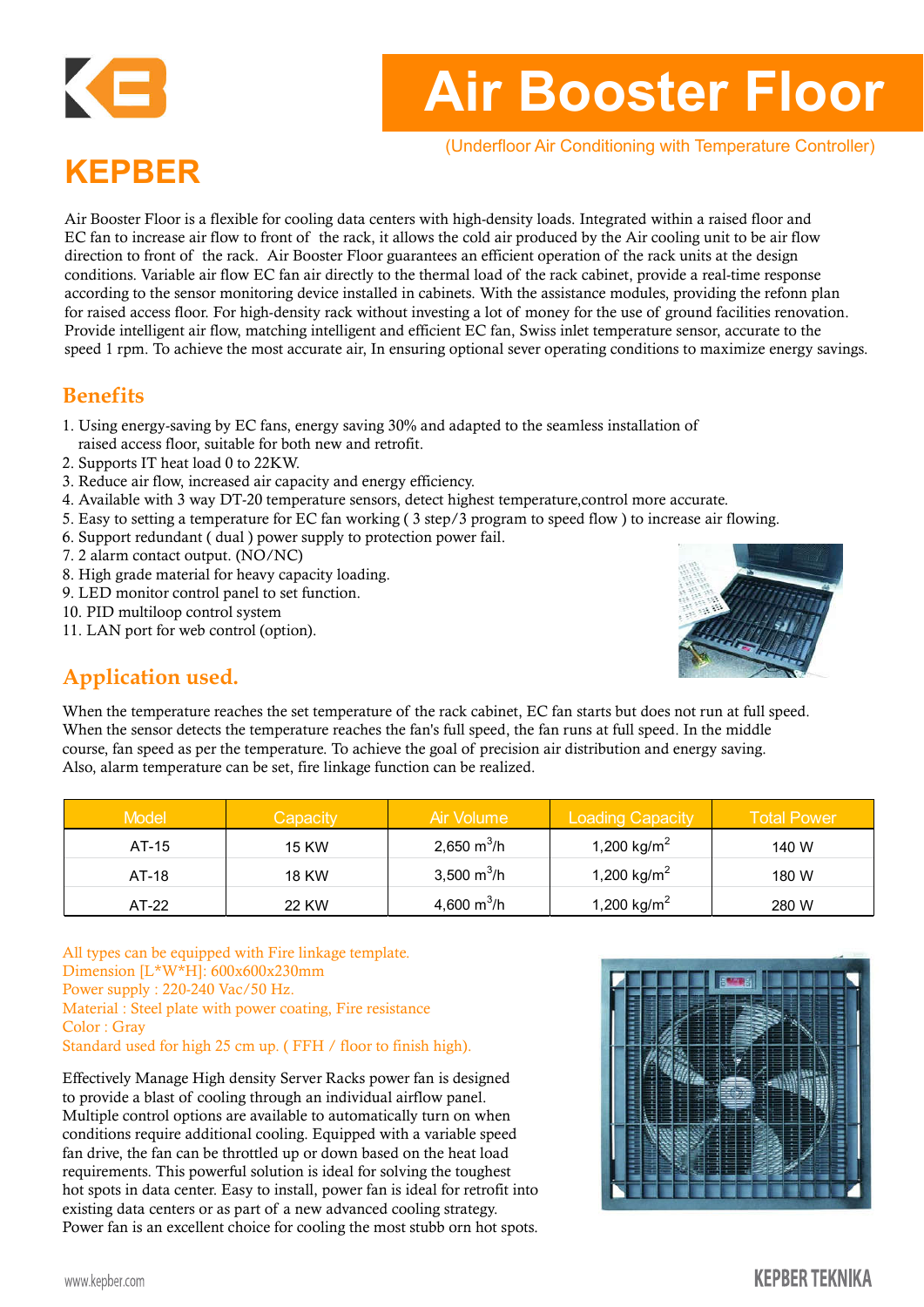## KE

## **VAV Damper Floor**

(Underfloor Air Conditioning VAV Damper withTemperature Controller)

### **KEPBER**

The Underfloor temperature control VAV damper is used to Provide sufficient air to accommodate the peal energy demands of the rack.resulting in wasted bypass air and over-cooling during all less than peal conditions. The damper measures the incoming air temperatures at the face of the rack and adjusts the VAV damper to control the air flow and ensure thet the temperature at the face of the rack is never above the maximum allowable set point provided by the user.

The damper measures the incoming air temperature at the face of the rack and adjusts the VAV damper to control the air flow and ensure that the temperature at the face of the rack is never above the maximum allowable setting point provided by the user.

#### **Benefits**

- 1. With PID multiloop control system.
- 2. Power disruption fail safe to fully open position.
- 3. No regularly schedule maintenance required.
- 4. Quick and easy installation.
- 5. Multiple control options available.
- 6 High precision, Quick response temperature measurement.
- 7. Network communication function (RS485). option
- 8. User programmable ser point.
- 10. 8 van damper for larger open area.
- 11. Damper position is infinitely variable from 0-100%.
- 12. LAN port for web control (option).
- 13. Supply voltage optional between 110V/60Hz and 220V/50Hz.
- 11. Viewable temperature display screen for walkthrough check of each rack.

#### **Application used.**

The data center is in constant flux. Load diversity between racks and variable server loads are the norm. Managing airflow into the data center space is key to Achiving reliability. New demands to reduce energy consumption in the green data center require a fine balance to ensure proper air flow to each rack during peak IT hardware operation, while not cover-cooling partial load and idel states a diverse environment.

Fuhua's VAV damper electronically controlled variable air volime damper used in conjuction with power fan adjusts the amount of air to meet the specific needs of the rack it services. This Flexibility can help effectively cool facilities implementing virtualization, cloud computing and idle server shutdown strategies with saving energy.



Dimension [L\*W\*H] : 600x600x230mm Power supply : 220-240 Vac/50 Hz. Material : Steel plate with power coating, Fire resistance. Color : Black. Standard used for high 25 cm up.

Model : VAV-100T with 1 temperature sensor. VAV-200T with 2 temperature sensor. VAV-F with Dust filter. Other : up to customer.